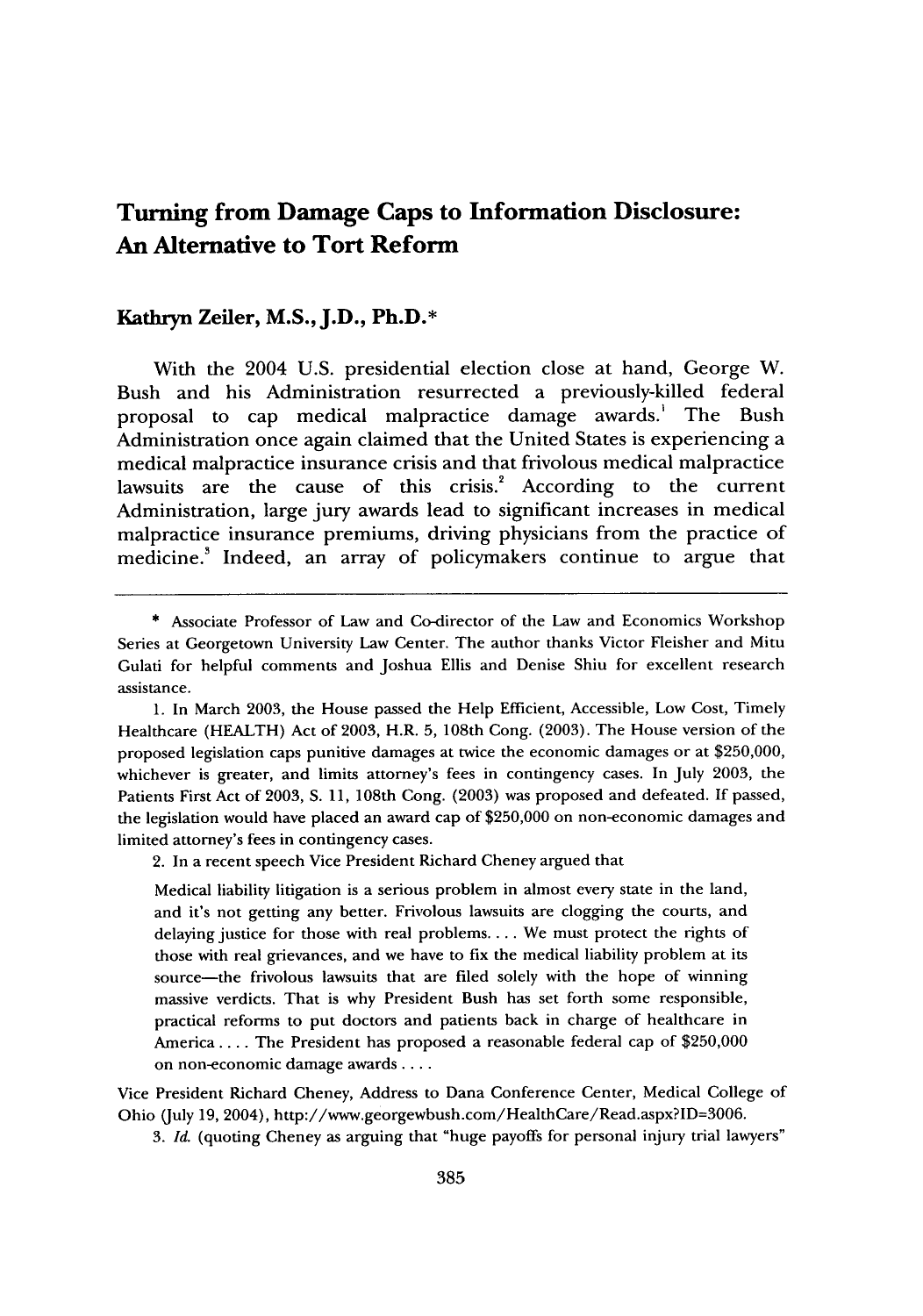damage caps will quell sharply increasing medical malpractice premiums, despite the fact that empirical evidence regarding the impact of damage caps on premiums is inconclusive.4

This Case Study argues that imposing statutory caps on medical malpractice damages is not an effective method of remedying the medical malpractice insurance crisis; therefore, policymakers should consider alternatives to damage caps. In particular, evidence suggests that implementing mandatory disclosure of the contract terms between managed care organization (MCOs) and physicians for the provision of services to enrollees reduces medical malpractice insurance premiums.

Part I of this Case Study reviews the controversy regarding the efficacy of damage caps in remedying medical malpractice insurance crises and discusses the state of empirical research investigating the effects of caps. Part II argues that a particular alternative-forcing disclosure of contract terms between MCOs and physicians-might more effectively reduce premiums. Policymakers interested in regulating medical malpractice insurance premiums should consider implementing MCO-physician contract disclosure requirements as a means to their desired end.

#### I. A POPULAR "SOLUTION": MEDICAL MALPRACTICE DAMAGE CAPS

Several policymakers have proposed imposing medical malpractice damage caps to solve the current perceived medical malpractice insurance crisis.<sup> $5$ </sup> The proposals have reinvigorated a long-standing debate as to whether damage caps, in fact, significantly reduce medical malpractice premiums. Section A provides a short summary of the debate. In Section B, I discuss an important component of the analysis that has been largely missing from the debate: the effects of caps on treatment choices. Finally, in Section C, I briefly analyze the body of empirical research designed to study the relationship between caps, litigation, and medical malpractice insurance premiums.

and "massive increases in medical liability insurance premiums, for doctors across the country" have reached crisis proportions.) In the same address, Cheney claimed that imposing caps on damages would remedy the problem of increasing medical malpractice premiums. *Id.*

<sup>4.</sup> For a summary of the empirical literature studying the effects of damage caps on medical malpractice insurance premiums, see Kathryn Zeiler, An Empirical Study of the Effects of State Regulations on Medical Malpractice Litigation Decisions (July 2004) (unpublished manuscript, on file with author).

*<sup>5.</sup> See infra* Section I.A.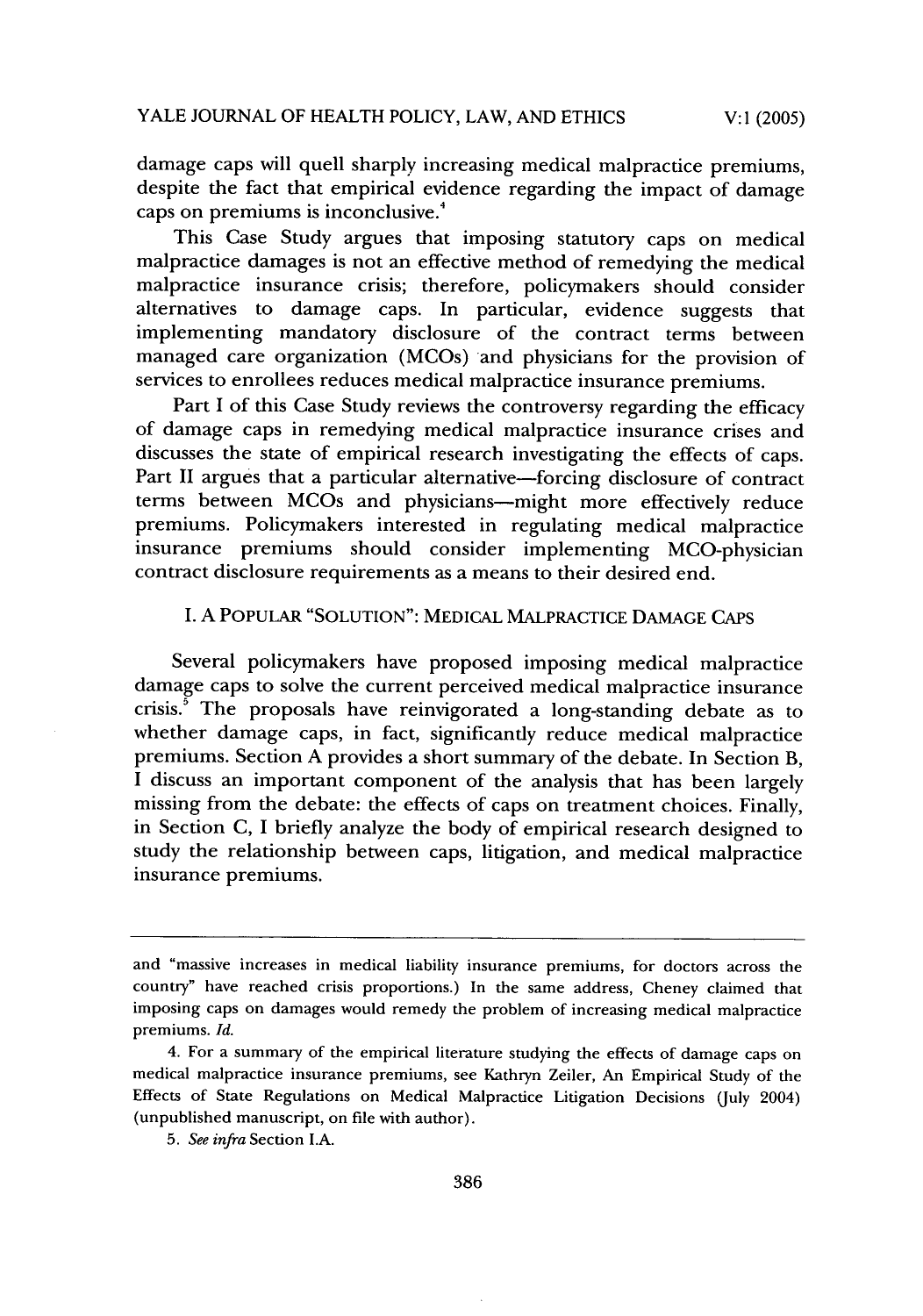#### *A. The Controversy over Damage Caps*

Politicians and industry players claim that implementing medical malpractice damage caps will help end the medical malpractice insurance crisis. Recently, the media reported that "[damage] caps are being pushed nationally by Republicans including President Bush, who argue that excessive jury awards are largely responsible for escalating malpractice premiums."6 The National Association of Mutual Insurance Companies (NAIC) supports medical malpractice caps on damages, arguing that caps would limit runaway jury awards of non-economic and punitive damages.<sup>7</sup> Insurers also argue that caps reduce uncertainty, making it easier for them to set insurance premiums."

On the other hand, opponents of damage caps argue that caps will not solve the medical malpractice crisis and that the cost of caps outweighs any potential benefits (if, indeed, they create benefits at all). Some commentators claim that caps are unconstitutional because they infringe on injured patients' rights to trials by jury, to open courts, and to equal protection.<sup>16</sup> Others note the potentially perverse effects of damage caps; for example, some claim that if caps are imposed, fewer legitimate medical malpractice cases might be filed because the costs of pursuing each claim might exceed expected awarded damages." In addition, empirical evidence suggests that caps might lead to *larger* jury awards in some cases

7. Nat'l Ass'n of Mutual Ins. Cos., Medical Malpractice Liability Reform, *at* http://www.namic.org/fedkey/04MedMal.asp (last visited Nov. **10,** 2004).

*8. See* W. Kip Viscusi, *Tort Reform and Insurance Markets,* 7 RISK MGMT. **&** INS. REV. 9, 20 (2004).

*9. See infta* notes 10-13 and accompanying text.

10. Ashley Stewart, Note, *Texas' House Bill Four's Noneconomic Damage Caps Impose the Burden of Supporting the Medical Industry Solely upon the Most Severely Injured and Therefore Most in Need of Compensation,* 57 SMU L. REV. 497, 503 (2004) (arguing also that damage caps "cause harm by preventing the most deserving victims from gaining compensation for their injuries").

*11. See* ERIC NORDMAN **ET AL., MEDICAL MALPRACTICE INSURANCE** REPORT: A **STUDY** OF MARKET **CONDITONS AND POTENTIAL SOLUTIONS** TO THE RECENT CRISIS 47 (2004), http://www.naic.org/models-papers/papers/MMP-OP-04-EL.pdf (draft report presented to the NAIC's Property and Casualty Committee July 14, 2004) (arguing that "[s]ince the costs of researching and arguing a medical malpractice case can be very large, awards available once caps are introduced may not, in some cases, cover even the costs associated with pursuing a claim."); *see also* Rachel Zimmerman, *As Malpractice Caps Spread, Lawyers Turn Away Some Cases,* WALL ST.J., Oct. 8, 2004, at **Al.**

<sup>6.</sup> John Wagner, *Doctors Wooed in Malpractice Insurance Fight,* WASH. POST, July 26, 2004, at BI.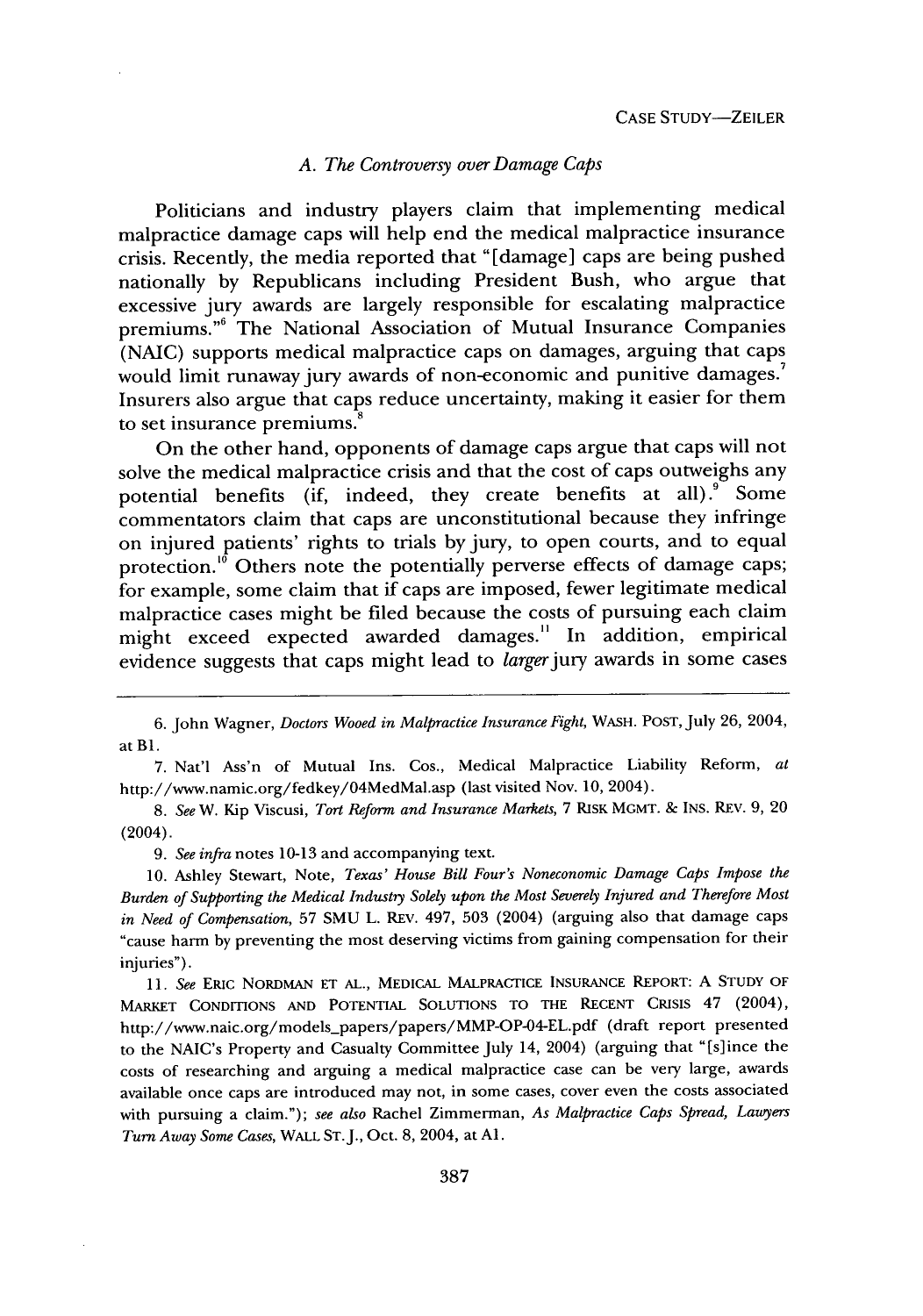because jurors might perceive the cap as the correct amount to award to all injured plaintiffs.<sup>12</sup> Similar perceptions by negotiating parties can also skew settlement outcomes in unexpected ways.<sup>13</sup>

Importantly, neither proponents nor opponents of caps have considered how caps might affect treatment choices made by physicians and managed care organizations and how these choices influence patient injury rates. In the following Section, I extend the boundaries of the debate by arguing that caps, at least theoretically, affect treatment choices, which in turn impact injury rates and medical malpractice claim rates.

#### *B. The Missing Component: The Influence of Damage Caps on Treatment Choices*<sup>14</sup>

While proponents of damage caps frequently argue that excessive litigation increases the practice of defensive medicine by physicians, $<sup>15</sup>$ </sup> critics of caps might similarly assert that limits on damages may also adversely affect treatment decisions.<sup>16</sup> An examination of how caps influence the behavior of a wider array of health care market actors reveals that they can produce perverse incentives at the treatment decision stage.

13. *See* Greg Pogarsky & Linda Babcock, *Damage Caps, Motivated Anchoring, and Bargaining Impasse,* 30 *J. LEGAL STUD.* 143 (2001).

14. For a complete analysis of the effects of damage caps on treatment choices, see Zeiler, *supra* note 4 (presenting theoretical predictions regarding how damage caps affect medical malpractice claim rates).

15. *See* U.S. DEP'T OF HEALTH & HUMAN SERVS., CONFRONTING THE NEW HEALTH CARE CRISIS: IMPROVING HEALTH CARE QUALITY AND LOWERING COSTS BY FIXING OUR MEDICAL LIABILITY SYSTEM 19 (July 2002) (arguing that "[t]he excesses of the litigation system are an important contributor to 'defensive medicine'"). Defensive medicine refers to the practice of providing patients with an inefficient amount of medical care to avoid exposure to liability for medical practice. For example, a physician might order an excessive number of diagnostic tests to be sure that she meets the legal standard of care when treating a particular patient. For a discussion of defensive medicine, see CHARLES E. PHELPS, HEALTH ECONOMICS 44245 (3d ed. 2003).

16. To the best of my knowledge, this has not been argued in the past by those who oppose caps on damages.

<sup>12.</sup> See Jennifer K. Robbennolt & Christina A. Studebaker, *Anchoring in the Courtroom*: *The Effects of Caps on Punitive Damages,* 23 LAw & HUM. BEHAV. 353 (1999). Of course, these results might be important only in regimes in which juries are informed of statutory damage caps prior to deliberating about damages. Currently, only courts in Massachusetts are required to instruct the jury that, if it finds the defendant liable, it may not (in most cases) award more than the statutory limit for non-economic damages. *See* MASS. GEN. LAWS ANN. ch. 231, § 60H (West Supp. 1995). West Virginia allows the court to instruct the jury in this manner. *SeeW.* VA. CODE § 55-7B-8 (1994).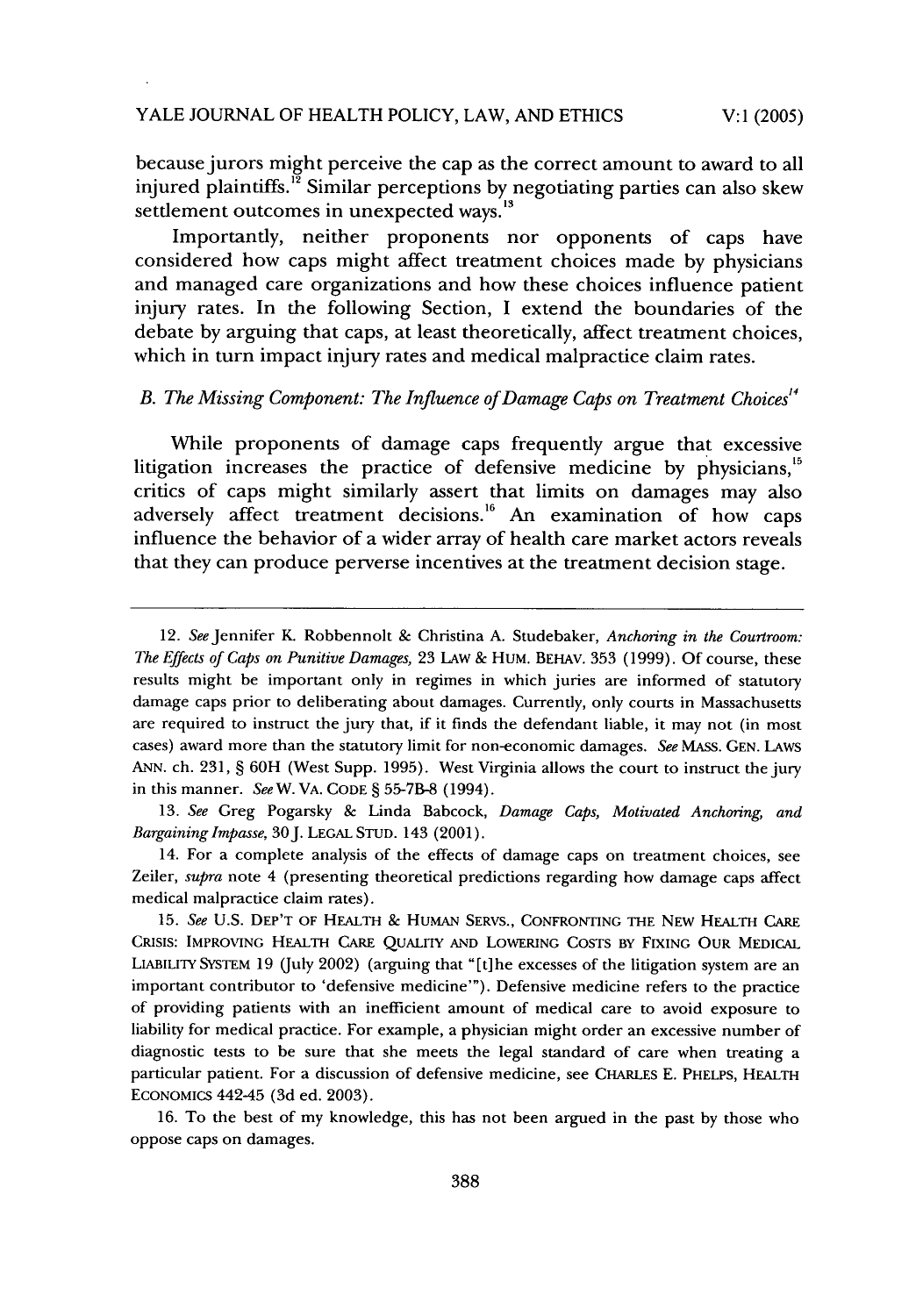Consider, first, how damage caps might influence the decision of an injured patient (or her attorney who likely is employed by the patient on a contingency-fee basis) regarding whether to file a medical malpractice claim against her physician. Assume that a patient will file a claim only if expected damages exceed litigation costs.<sup>17</sup> Estimates of expected damages depend on two variables: the anticipated damage award and the probability that the patient will succeed in recovering this amount from the physician. The probability of success (whether by court award or through settlement), in turn, depends on the likelihood that the physician provided non-compliant medical care. All other things being equal, as the likelihood that the physician provided non-compliant treatment increases, the probability of recovering damages increases, as does the probability that an injured patient will file a claim.<sup>18</sup>

The next step in the analysis is to consider how caps affect the probability that a physician will provide non-compliant treatment. In theory, when deciding whether to provide costly compliant treatment, the physician (in conjunction with the patient's MCO) weighs the costs and the benefits of providing such care.<sup>19</sup> Costs refer to all the expenses incurred in providing compliant care; the benefits include the reduction in exposure to liability for medical malpractice. Damage caps reduce the exposure to liability; therefore, the imposition of caps makes it optimal, in some cases, for physicians (or MCOs) to face potential liability for medical malpractice rather than provide costly treatment that complies with the legal standard of care. Recent research does, in fact, indicate that

<sup>17.</sup> In other words, assume injured patients act perfectly rationally when deciding whether to sue for medical malpractice. Of course, in some cases, these decisions may be driven by factors other than the expected monetary costs and benefits of filing a claim (e.g., emotions, revenge and strategic behavior). However, since patients must convince lawyers to take on these cases in exchange for a cut of the pie, it is unlikely that filing decisions are driven significantly by emotional factors. In addition, physicians tend not to cave easily to patients' demands based on nonmeritorious claims because they highly value their reputations (and would risk sanctions). *See* Linda Oberman, *IG Asks Why More Hospitals Don't Report Adverse Actions,* AM. MED. **NEWS,** Feb. 13, 1995, at 4 (claiming that reputation effects, in part, drive physician reluctance to settle medical malpractice cases).

<sup>18.</sup> To obtain this result we need only assume that the court is better at verifying whether the physician provided negligent treatment than it would be if it flipped a fair coin. This assumption does not seem unreasonable.

<sup>19.</sup> For a detailed analysis of the physician's treatment choice, see Kathryn Zeiler, Medical Malpractice and Contract Disclosure: An Equilibrium Model of the Effects of Legal Rules on Behavior in Health Care Markets **16-18** (Apr. 2004) (unpublished manuscript, on file with author).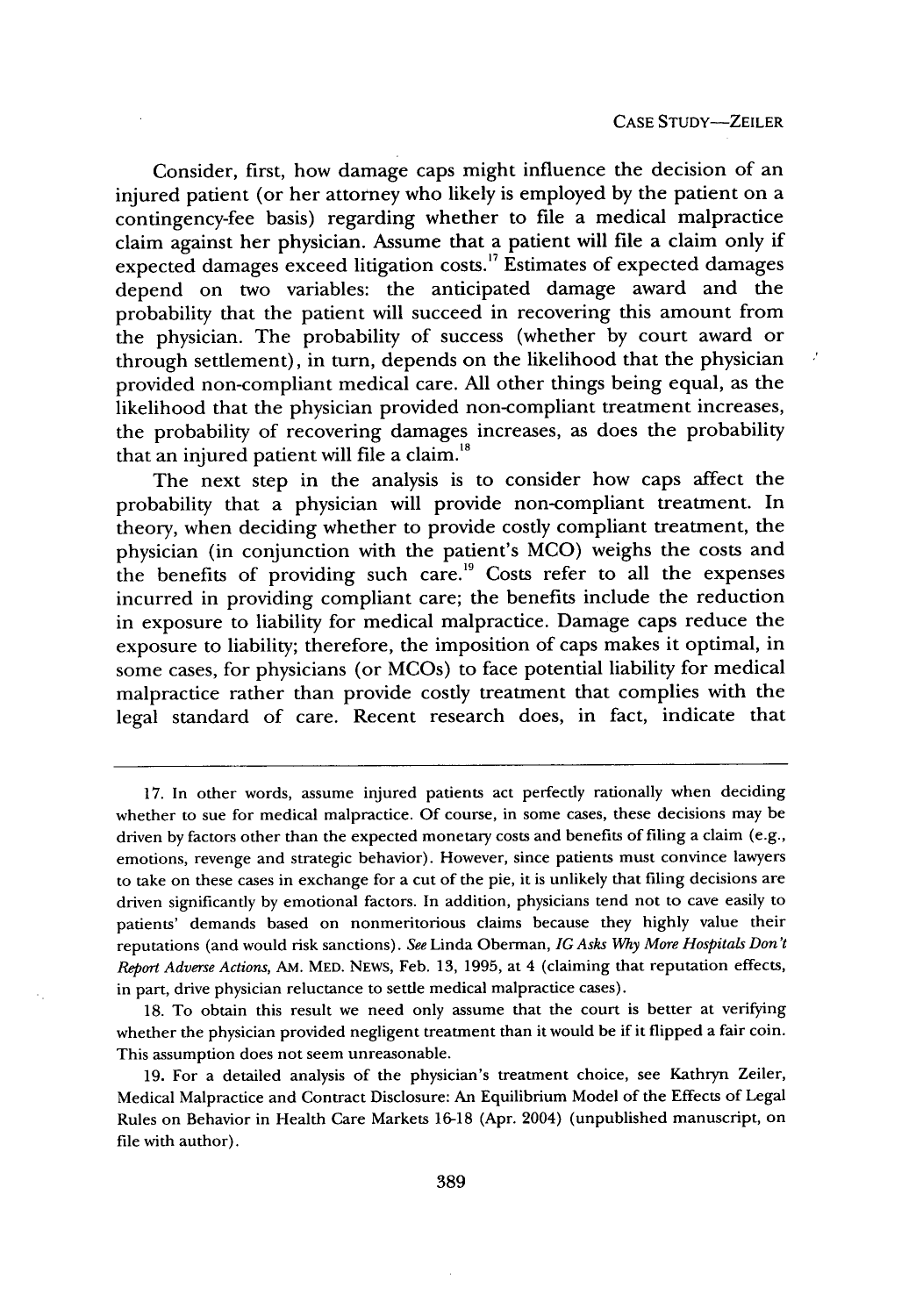#### YALE JOURNAL OF HEALTH POLICY, LAW, AND ETHICS  $V:1$  (2005)

physicians react to different sorts of financial incentives in this way.

To summarize, if damage caps reduce exposure to liability, physicians (and MCOs), on average, may be less likely to provide compliant treatment. This will result in an increase in patient injuries, and in turn, an increase in the number of injured patients who file claims for medical malpractice.<sup>21</sup>

This increase in the claims rate, coupled with the potential decrease in the average damage award (and settlements) due to the cap, is likely to yield indeterminacy: Because of these competing forces the influence of caps on ex ante calculations of expected damages from medical malpractice claims (and therefore medical malpractice insurance premiums) will depend on other variables, such as the cost of treatment relative to expected damages, the probabilities of injuries given compliant and non-compliant treatment, and the amount of the cap. $^{22}$  Therefore, the claim that caps will decrease medical malpractice insurance premiums is arguably shortsighted because it does not account for the influence of caps on influence treatment choices.

20. While the effects of tort reform on treatment choices have not been studied empirically to date, some have investigated the effects of financial incentives on treatment choices and find that physicians do respond to financial incentives. *See, e.g.,* Thomas S. Crane, *The Problem of Physician Self-Referral Under the Medicare and Medicaid Antikickback Statute,* 268 JAMA 85, 86 (1992) (citing government studies indicating that physicians respond to financial incentives in their treatment practices); David Hemenway et al., *Physicians' Responses to Financial Incentives: Evidence from a For-Profit Ambulatory Care Center,* 322 NEW ENG. J. MED. 1059, 1062 (1990) (showing that physicians react to bonus arrangements that reward them for ordering laboratory tests by significantly increasing the number of tests they order). In addition, studies have found that physicians who report that their contracts with MCOs include incentives to reduce referrals were "more likely than others to have felt pressure to limit referrals in a manner that compromised care." *See* Kevin Grumbach et al., *Primary Care Physicians' Experience of Financial Incentives in Managed-Care Systems,* 339 NEW ENG.J. MED. 1516 (1998).

21. It is important to note that physician exposure to liability likely will influence MCO behavior. If the costs of practicing medicine increase due to increased exposure liability, then physicians will demand more in compensation from MCOs. MCOs can influence physician treatment choices directly by approving or denying reimbursement for treatments and indirectly through financial incentives written into MCO-physician contracts. Therefore, changes in physicians' exposure to liability will influence MCO-physician contracts and MCO decisions regarding whether to approve particular treatments.

22. *See* Zeiler, *supra* note 4, for a complete characterization of the equilibria under various conditions. Despite the indeterminacy, "unless the cap is so restrictive that total damages fall below litigation costs, caps are likely to cause an increase in ex ante expected damages." *Id.* at 13.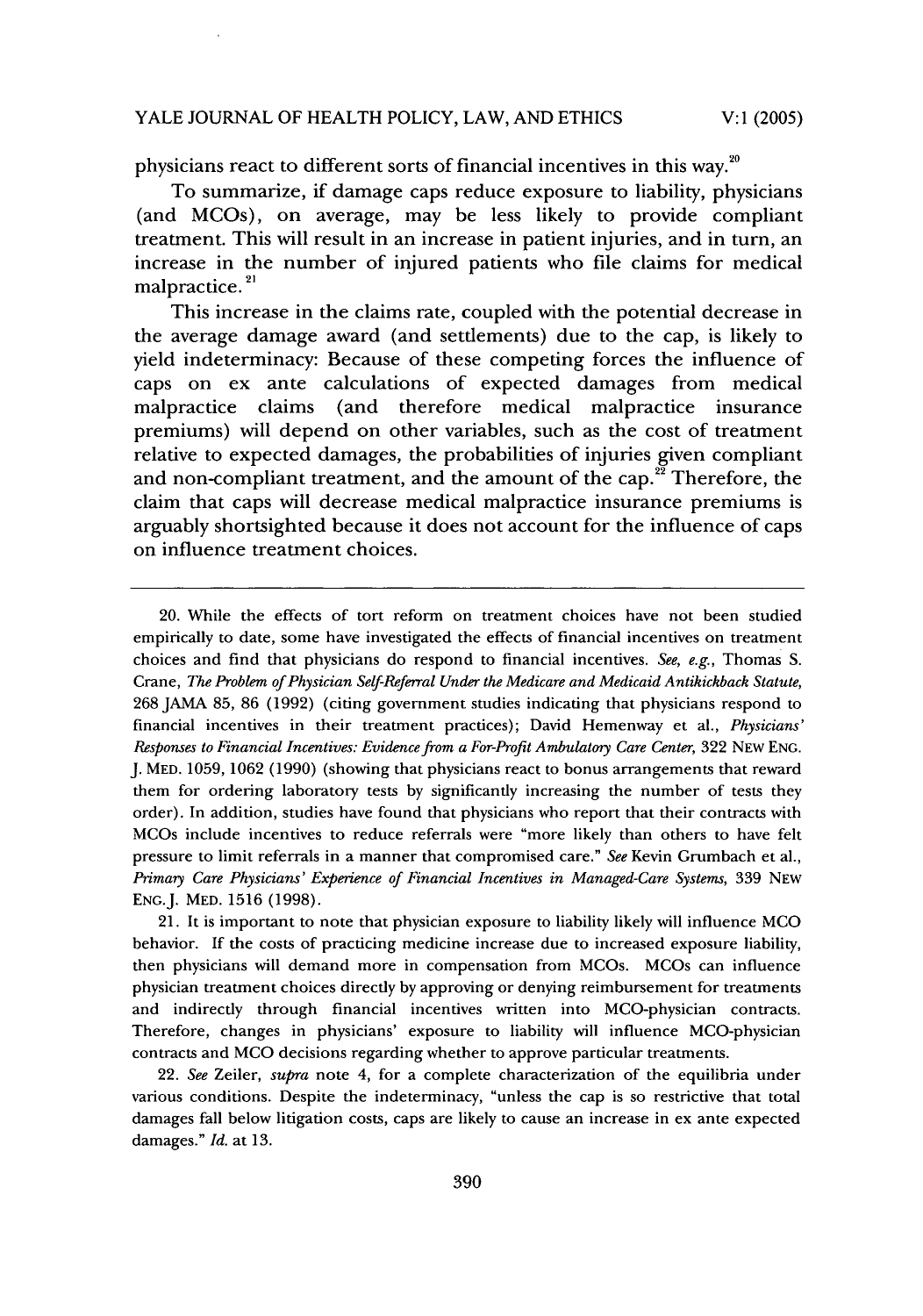With a more complete understanding of how damage caps might influence the choices of health care market actors, we are positioned to evaluate the empirical results, produced using field data, to study the effects of caps on medical malpractice insurance and litigation behavior. The following Section summarizes the state of the empirical literature and argues that the cumulative findings do not allow us to draw conclusions regarding how damage caps influence medical malpractice insurance markets or litigation behavior.

#### *C. Empirical Evidence*

Several researchers have employed field data to investigate whether caps significantly influence medical malpractice insurance premiums and losses incurred by insurers.<sup>23</sup> A review of this empirical literature reveals two general themes. First, the empirical results generally are mixed. Second, given the difficulties in directly measuring the influence of caps, reliance on the results of most studies is controversial.

Results vary significantly depending on the data employed, the specifications of the empirical models, and the time periods studied. For example, Professor Frank Sloan investigated the influence of damage caps on premiums paid by physicians in three specific fields.<sup>24</sup> The study incorporated data for the years 1974-1978. Using regression analysis, he found that damage caps significantly affected neither premiums nor annual percentage change in premiums for any of the three fields tested. Professor Kip Viscusi and his colleagues focused mainly on the effects of the second generation of tort reforms to be implemented by state legislators.<sup>25</sup> Using 1988 aggregated premiums by state, they considered the change in premiums from 1985 to 1987. The analysis controlled for differences in state regulation of insurers. The authors considered limits on non-economic damages and limits on punitive damages and, like Frank, found that limits on non-economic damages did not significantly affect premiums.

Conversely, Stephen Zuckerman of the Urban Institute and his

<sup>23.</sup> See Zeiler, *supra* note 4 (reviewing the empirical literature).

<sup>24.</sup> Frank A. Sloan, *State Responses to the Malpractice Insurance "Crisis" of the 1970s: An Empirical Assessment,* 9J. HEALTH POL. POL'Y& L. 629, 637-643 (1985).

<sup>25.</sup> *See, e.g.,* W. **F.** Viscusi et al., *The Effect of 1980s Tort Reform Legislation on General Liability and Medical Malpractice Insurance,* 6 J. RISK & **UNCERTAINTY** 165, 186 (1993) (analyzing the effects of reforms such as modifications of joint and several liability, limits on liability and establishments of immunities, limits on noneconomic and punitive damages and provisions for structured and periodic payments of damage awards).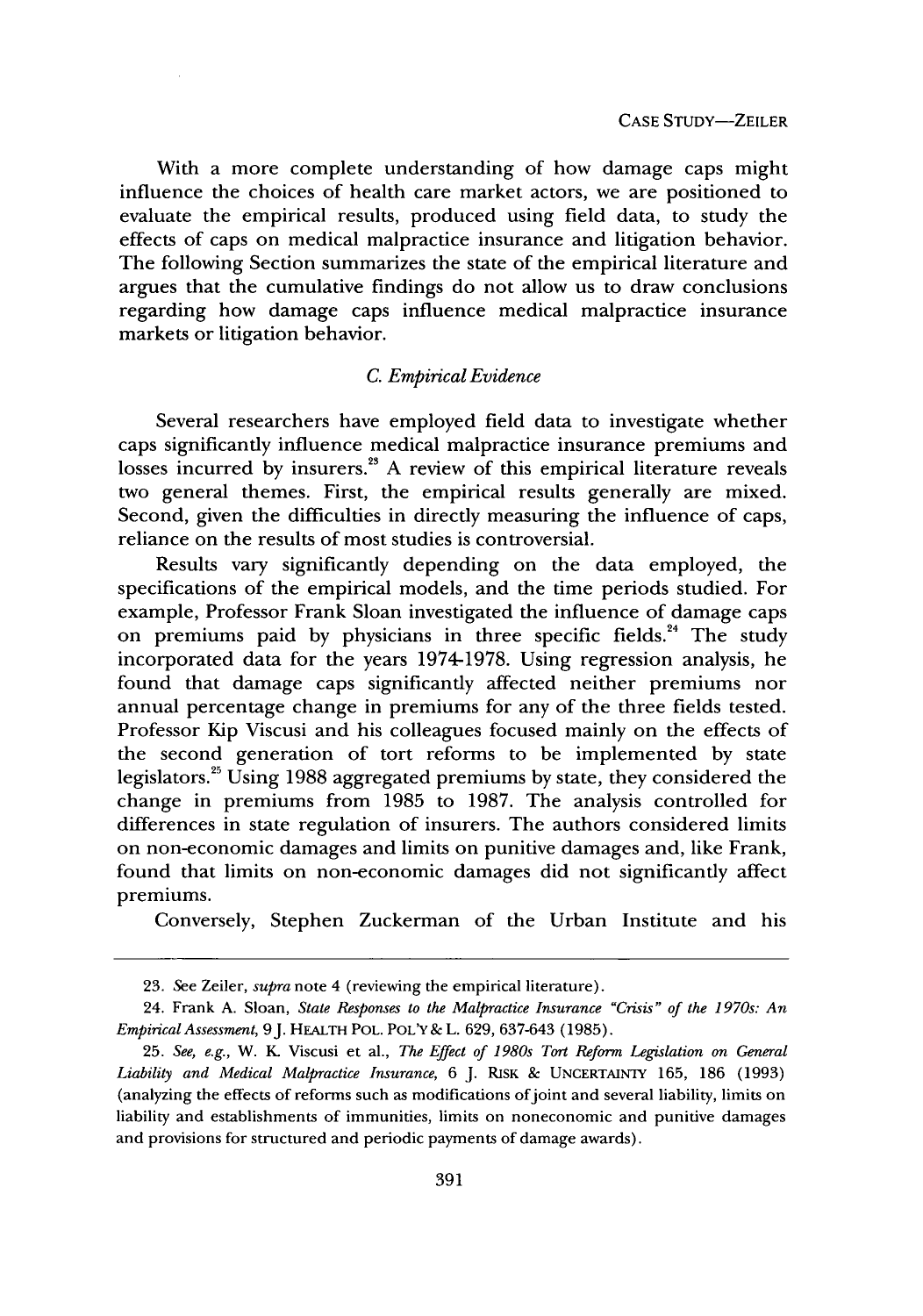V: **1 (2005)**

colleagues found that damage caps significantly reduced medical malpractice insurance premiums.<sup>26</sup> The study uses data covering a thirteenyear period-1974 through 1986-and including data for most states. Likewise, Professor Vasanthakumar Bhat examined the influence of damage caps on several indicators including claim rates, severity of claims, and premiums.<sup>27</sup> Using data on the payment rate per physician of each state for the period 1991-1995, Bhat found that caps on economic and non-economic damages, taken together, significantly decreased premiums. However, similar to the results of some others, Bhat found that caps on non-economic damages, considered alone, had no effect on premium levels.

These mixed empirical results are most likely due to the difficulties in measuring the influence of caps on medical malpractice insurance and litigation.<sup>28</sup> These difficulties arise for a variety of reasons. First, isolating the effects of caps in the presence of other sorts of tort reform is complicated. Second, the uncertainty generated by legal challenges claiming, for example, that reforms are unconstitutional makes it difficult to measure the direct effect of caps on insurance and litigation.<sup>29</sup> Third, the availability of data is limited and the data that is available presents challenges in the design of empirical studies. For instance, data on actual losses paid aggregated by state are generally unavailable, although some researchers have obtained data of this sort directly from insurers.<sup>30</sup> Furthermore, using proxies for losses paid (e.g., losses incurred) presents additional concerns, including the danger that accounting adjustments might substantially reduce the correlation between losses paid and the proxy.<sup>31</sup> Specifically, the managers of insurance companies have incentives

29. *See* Heidi Li Feldman, *Harm and Money: Against the Insurance Theory of Tort Compensation,* 75 TEX. L. REV. 1567, 1568 n.4 (1997) (discussing cases in which tort reforms have been held unconstitutional on theories of violation of equal protection, violation of right to court access and violations of rights to due process).

30. *See* Albert Yoon, *Damage Caps and Civil Litigation: An Empirical Study of Medical Malpractice Litigation in the South,* 3 AM. L. & ECON. REV. 199, 209 (2001).

31. *See* Zeiler, *supra* note 4 (analyzing data on losses incurred gathered by the National Association of Insurance Commissioners). Of 550 observations of state-level losses incurred

<sup>26.</sup> Stephen Zuckerman et al., *Effects of Tort Reforms and Other Factors on Medical Malpractice Insurance Premiums,* 27 INQUIRY 167 (1990).

<sup>27.</sup> VASANTHAKUMAR N. BHAT, MEDICAL MALPRACTICE: A COMPREHENSIVE ANALYSIS (2001).

<sup>28.</sup> CONG. BUDGET OFFICE, THE EFFECTS OF TORT REFORM: EVIDENCE FROM THE STATES (June 2004) (discussing the difficulties in evaluating the results of the empirical studies on the factors discussed in this Section of the Case Study).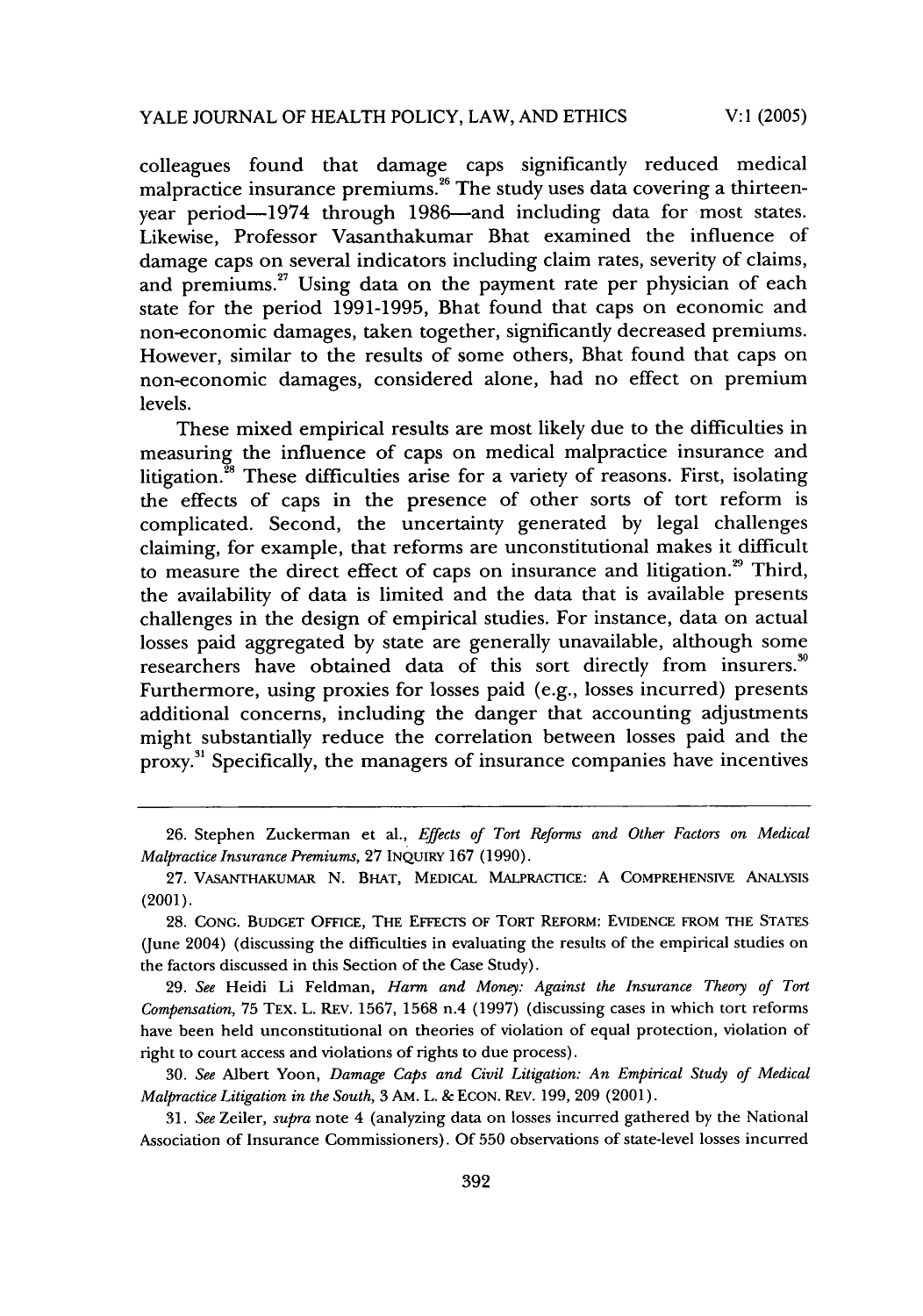to manipulate the reserves to manage the bottom lines of their companies. Thus, if we observe lower incurred losses in regimes which cap damages, this may not reflect the true effects of the caps, but rather the effects of earnings manipulations that might be unrelated to manager expectations regarding future losses. In fact, managers might use the fact that damage caps are in place to justify decreasing reserves. Finally, as cogently explained by Professor Albert Yoon, employing simple regressions to study the effects of damage caps on medical malpractice insurance premiums can be problematic if the implementation of caps is endogenous to perceived market conditions related to premiums. In other words, if caps are implemented in response to rising medical malpractice insurance premiums, then it becomes difficult to measure the influence of the caps on premiums.<sup>32</sup> This problem is referred to as endogeneity<sup>33</sup>

In a recent study, Yoon demonstrated empirical modeling techniques that can be used in the face of potential endogeneity.<sup>34</sup> By using a difference-in-difference approach, Yoon was able to account for conditions present before and after the implementation and repeal of damage caps. Employing this technique and others to control for various additional modeling concerns, Yoon found that caps decreased the average relative recovery by medical malpractice claimants. This study offers an important step toward determining the actual effects of caps on insurance and litigation. The results, however, do not allow us to make claims about whether total losses paid out to claimants increase or decrease when caps are imposed because the results do not provide insights into how caps

<sup>(</sup>fifty states over eleven years), thirteen observations are negative. *Id.* This suggests that adjustments to reserves might swamp losses incurred and reduce the correlation between losses incurred and losses paid. *See also Patient Access Crisis: The Role of Medical Litigation,* House Comm. on the Judiciary, 108th Cong. 2-3 (2003) (statement of Jay Angoff, Counsel, Roger **G.** Brown & Associates) (reporting testimony describing insurance company manager incentives to inflate or understate estimates of losses incurred).

<sup>32.</sup> *See* Yoon, *supra* note 30, at 202 (arguing that if "the policy is a codification of underlying conditions ... that actually caused the policy to be implemented in the first place," then determining the causal connection between the implementation of caps and indicators, such as losses, becomes difficult).

<sup>33.</sup> For an explanation of the problems resulting from endogeneity, see STEPHEN J. SCHMIDT, ECONOMETRICS 263-81 (2004). *See also* HoWELL E. JACKSON ET AL., ANALYTICAL METHODS FOR LAWYERS 565-566 (2003) (illustrating endogeneity, which they refer to as "twoway causation," by pointing out that it is difficult to understand the influence of increasing the number of police on crime rates because more police tend to be sent to particular areas: namely, those with high crime rates).

<sup>34.</sup> *See* Yoon, *supra* note 32, at 203.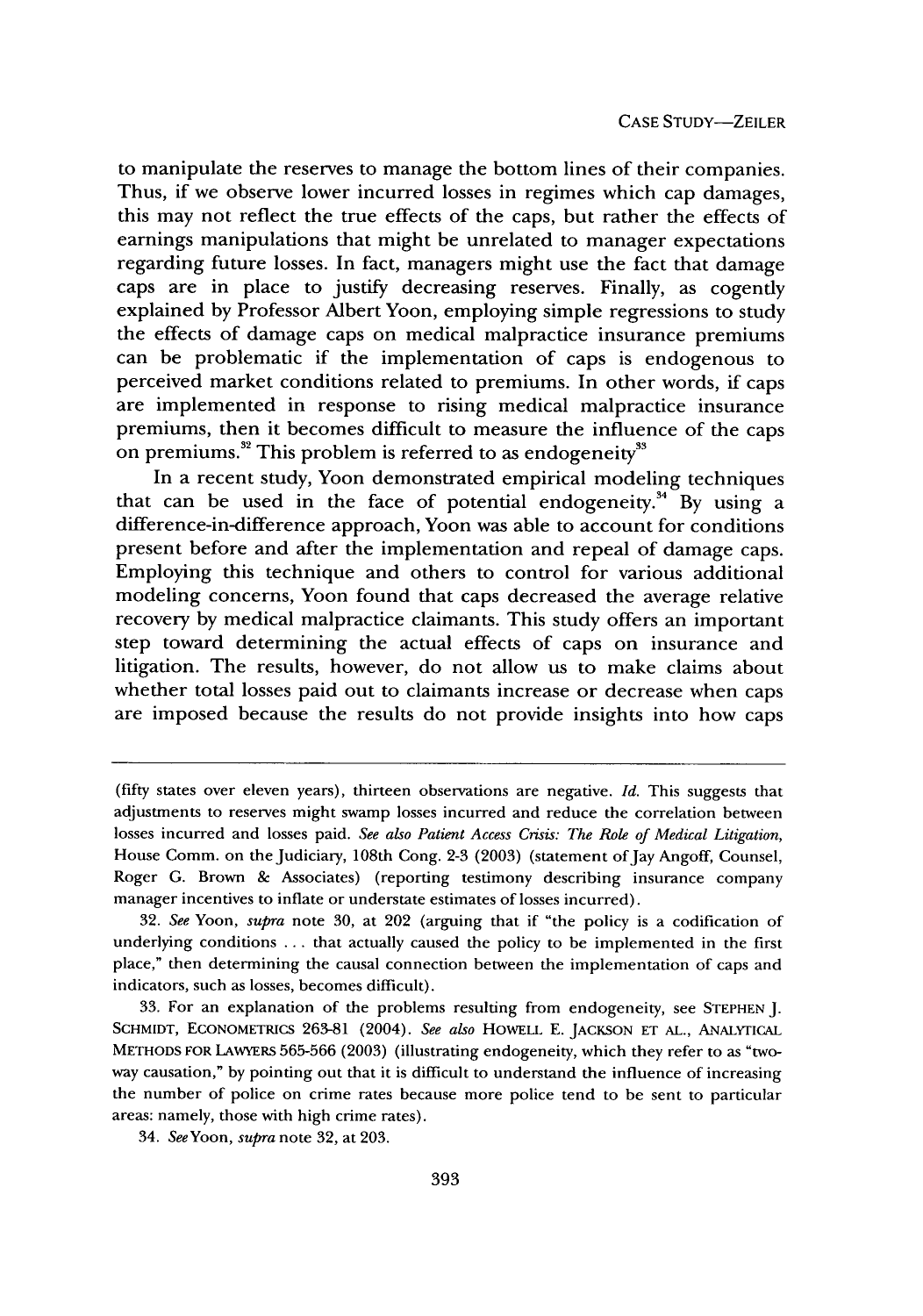influence the number of patient injuries and the number of claims filed. If caps result in an increase in the number of claims filed, then despite the fact that average recoveries decrease, caps could increase the total losses paid.

Despite the fervent push to implement damage caps as a solution to the medical malpractice insurance crisis, **15** more research clearly is needed to determine how caps and other sorts of tort reform actually affect behavior in health care markets. Not only is more empirical research necessary, but also it is important that the empirical research be grounded in sound theoretical models of the effects of tort reform on behavior in health care markets. In the meantime, turning our attention to other possible remedies might prove useful. Part II presents an alternative remedy yet to be addressed by policymakers.

II. AN ALTERNATIVE REMEDY: MANDATORY CONTRACT DISCLOSURE

As of 2001, twenty-one states required MCOs to disclose to their enrollees or prospective enrollees the terms of their contracts with physicians.<sup>36</sup> While the goal of forcing contract disclosure is simply to provide information to consumers during the health plan selection process, $^{37}$  evidence suggests that disclosure of contract terms might result in lower medical malpractice insurance premiums.

The relationship between contract disclosure and medical malpractice insurance premiums is not intuitive. To understand the relationship, one must consider how the revelation of MCO-physician contract terms influences two types of decisions: litigation decisions made by injured patients and contract decisions made by MCOs.<sup>38</sup>

First, consider how contract disclosures affect whether an injured patient pursues a medical malpractice claim against her physician. As discussed above, patients considering whether to file a medical malpractice

<sup>35.</sup> *See supra* Section I.A.

<sup>36.</sup> For a list of states that force disclosure of contracts between MCOs and physicians, see Zeiler, *supra* note 4.

<sup>37.</sup> *Cf* William M. Sage, *Regulating Through Information: Disclosure Laws and American Health Care,* 99 COLUM. L. REv. 1701, 1825 (1999).

<sup>38.</sup> For a more complete game-theoretic analysis of the influence of mandatory contract disclosure rules on MCO-physician contracts, compliant treatment rates and medical malpractice litigation rates, see Zeiler, *supra* note 19; *see also,* Kathryn Zeiler, Medical Malpractice and Contract Disclosure: An Equilibrium Model of the Effects of Legal Rules on Behavior in Health Care Markets (Apr. 2004) (Working Paper presented to the Am. L. & Econ. Ass'n Annual Meeting, 2004).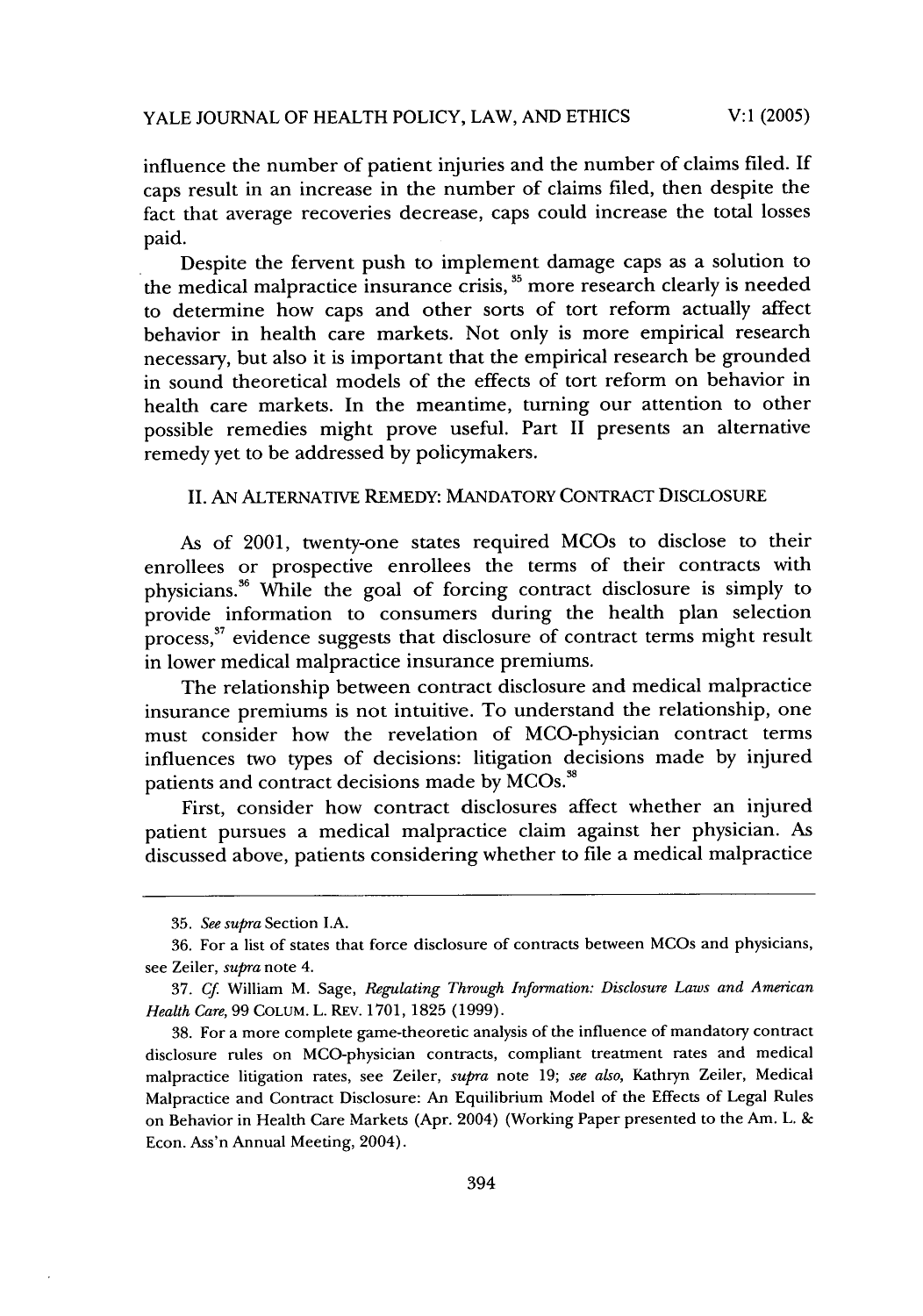claim frequently must do so under conditions of imperfect information. The injured patient is not always able to observe whether her injury was truly caused by negligent behavior on the part of her physician.<sup>39</sup> Injured patients (and their attorneys) benefit from information that helps to resolve this uncertainty when deciding whether to pursue costly litigation.<sup>40</sup>

MCO-physician contract terms are just this sort of information. In theory, injured patients should be able to update their prior beliefs about whether the physician acted negligently by considering the contract terms. For example, if the patient observes that the MCO and the physician agreed to a traditional fee-for-service arrangement (i.e., the physician is reimbursed a fee by the MCO for each particular medical service provided), then the injured patient might be more likely to believe that expensive compliant treatment was provided than if the MCO and physician agreed to a capitated arrangement (i.e., the MCO pays the physician a fixed dollar amount per patient per month and the physician pays for overruns out of his own pocket) **.4**

Still, how does a change in the way potential litigants make decisions about whether to file claims lead to lower medical malpractice insurance premiums? The next step in the analysis is to consider how behavior at the litigation stage affects contract choices. MCOs design physician contracts to provide incentives for physicians to choose treatments that maximize MCO profits. In regimes that force contract disclosure, MCOs must consider not only how the contract terms shape physician treatment decisions, but also how the contract terms will influence litigation decisions by injured patients. By observing disclosed contract terms, patients are able to update their beliefs about the likelihood that they

<sup>39.</sup> Whether the patient is able to infer that the injury was caused by the negligent actions of the physician or MCO depends on two probabilities: the probability that nonnegligent treatment results in injury and the probability that negligent treatment results in injury. If these probabilities fall somewhere between zero and one, but are not equal to zero or one, then the patient will be uncertain about whether the injury resulted from negligent treatment. These probabilities, of course, will differ from case to case and will depend on the nature of the treatment, the characteristics of the patient and other such factors. *See* Zeiler, *supra* note 14.

<sup>40.</sup> This general concept is not novel: When principals are not able to observe behavior, they often turn to other sources of information, such as the number of hours the agent worked or whether the agent seemed intoxicated. *See* EDwARD P. LAzEAR, PERSONNEL ECONOMICS (1995).

<sup>41.</sup> *See* Zeiler, *supra* note 19, at 21-29 (predicting the manner in which MCOs will employ various contract types to influence physician behavior given a particular legal regime).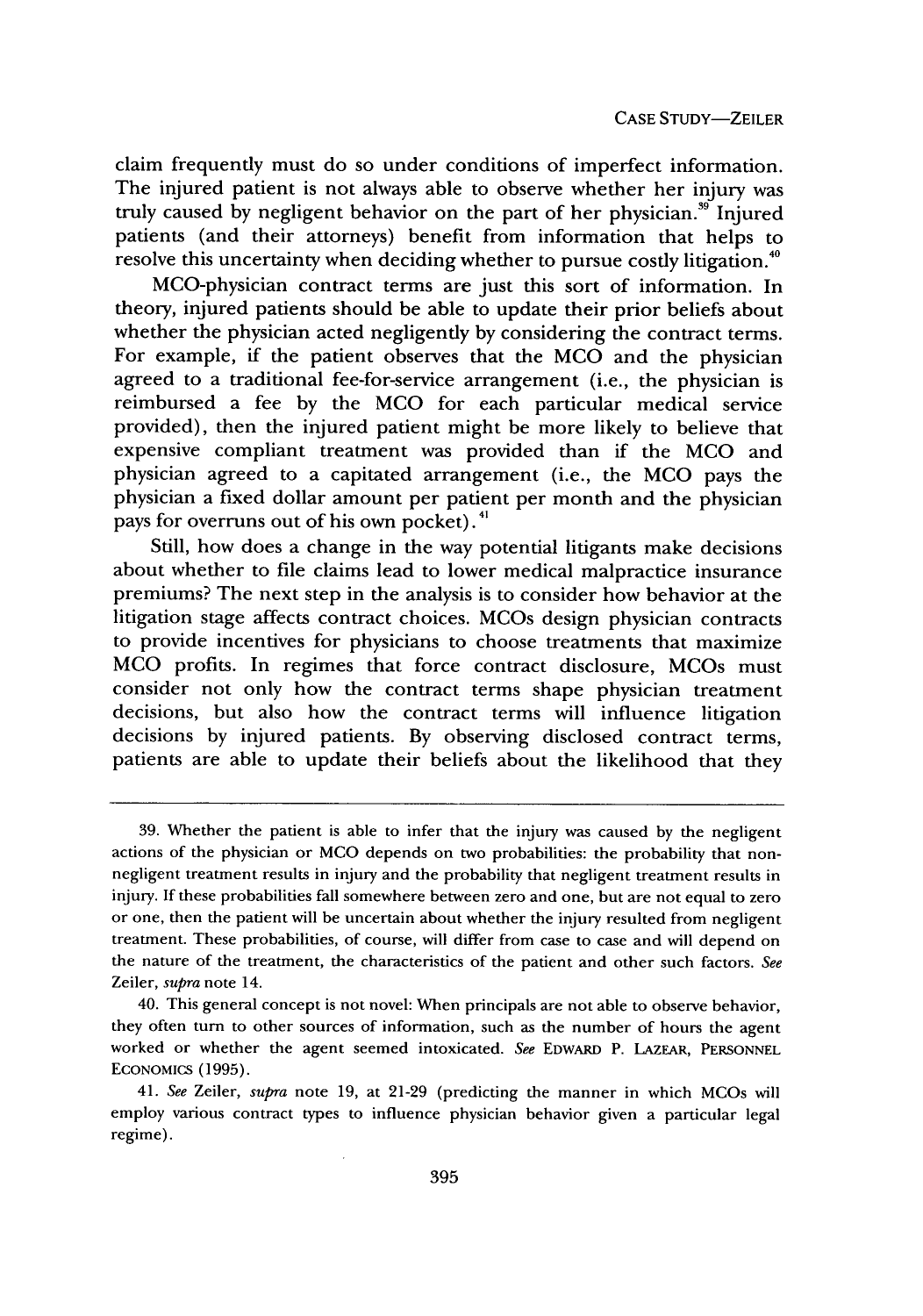V:I1 **(2005)**

received compliant treatment. In fact, MCOs benefit from disclosing because they can use disclosures to signal the provision of compliant treatment and potentially reduce the number of claims filed.<sup>42</sup> In other words, when injured patients receive the signal that compliant treatment was provided, they are less likely to file a costly medical malpractice claim because the likelihood of succeeding is low. Therefore, when patients can observe contract terms it is more likely that the MCO, when comparing the cost of compliant treatment to the expected damage award, will find it optimal to employ particular contract terms to encourage the physician to provide compliant treatment. This is because, in those cases, the cost of providing the level of compliant treatment necessary to ensure that very few medical malpractice claims are filed is less than the reduction in exposure to liability that results from the increase in the provision of compliant treatment.<sup>43</sup> As a result, in regimes that mandate contract disclosure, MCOs are more likely to use contract terms that encourage physicians to provide compliant treatment and patients are less likely to file medical malpractice claims.<sup>44</sup>

Initial empirical tests of the theoretical predictions regarding how mandatory contract disclosure rules affect medical malpractice insurance premiums support claims that disclosure rules decrease ex ante expected damages arising from medical malpractice claims. A study using data on medical malpractice insurance premiums per physician in the fifty U.S.

43. *See* Zeiler, *supra* note 19, at 21-31 for a detailed explanation of this result.

44. For a complete analysis of how mandatory contract disclosure rules lead to more compliant treatment and less litigation, see Zeiler, *supra* note 19, at 29-31 for a detailed explanation of this result.

<sup>42.</sup> That we do not observe MCOs voluntarily disclosing physician contract terms is most likely due to the fact that disclosure of this information is costly. Not only is the disclosure itself costly to produce, but an MCO might lose its competitive advantage if it discloses information about innovative contract terms that create efficiencies not enjoyed by competing MCOs. *See* Zeiler, *supra* note 4, at 28-29. In addition, that we do not observe consumers demanding disclosure of contractual arrangements might be due to market failures. *See* Bruce C. Greenwald & Joseph E. Stiglitz, *Externalities in Economies with Imperfect Information and Incomplete Markets,* 101 Q **J.** ECON. 229 (1986). Market failures abound in health care insurance markets. In particular, given that a substantial number of consumers obtain their health insurance through their employers, most consumers of health insurance are not involved in the bargaining process. *See* KAISER FAMILY FOUND., EMPLOYER HEALTH **BENEFITS** 2004 ANNuAL SURvEY (2004), http://www.kff.org/insurance/7148/summary/ index.cfm (reporting that "[e]mployer-sponsored health insurance reaches more than three out of every five nonelderly Americans"). In addition, employers' interests are not necessarily aligned with the interests of their employees.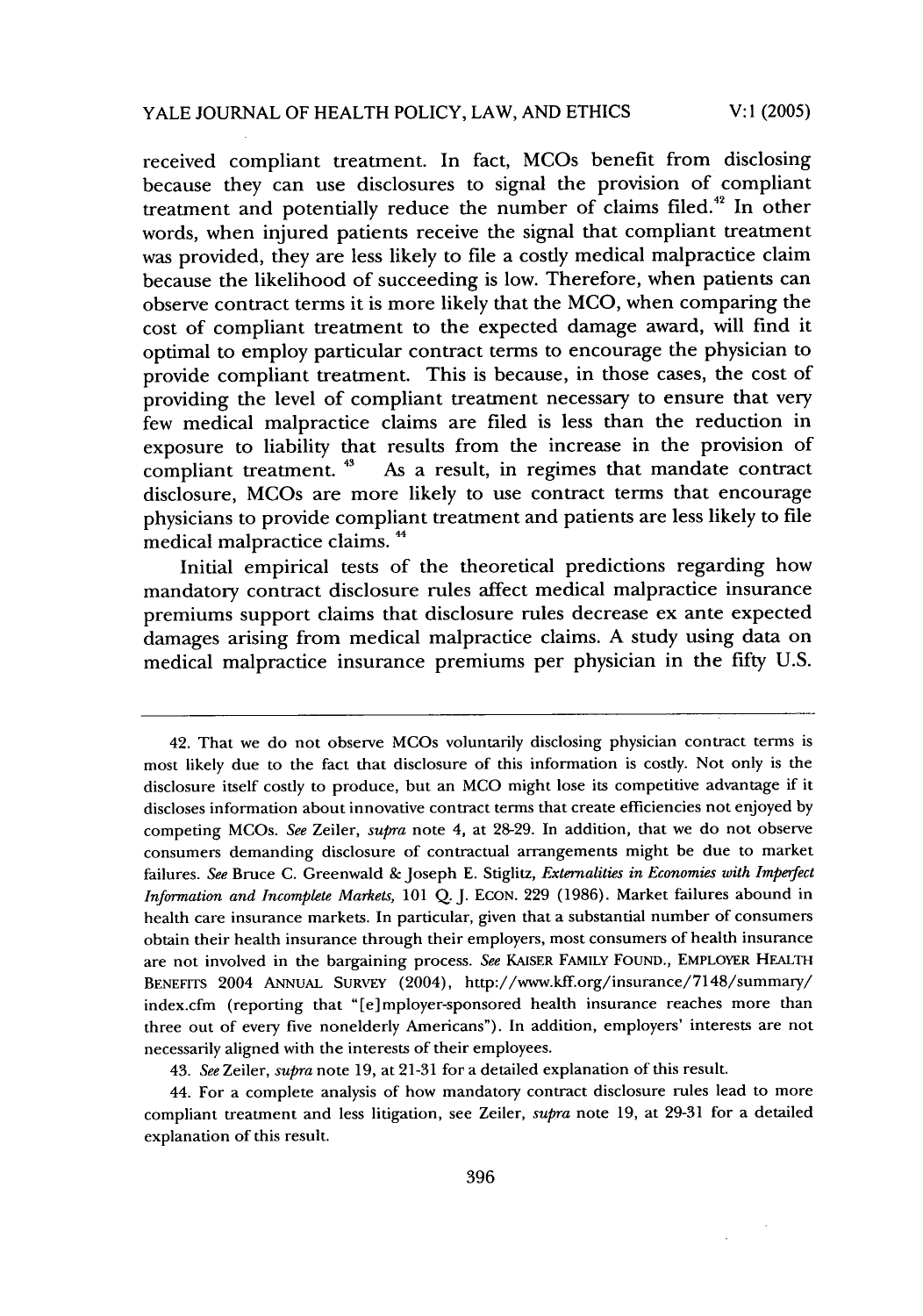states for the period 1991-2001 provides some support for the prediction that mandatory disclosure rules decrease ex ante expected damages from medical malpractice claims.<sup> $45$ </sup> The empirical results indicate that medical malpractice insurance premiums are lower in states that force disclosure of contract terms.

Mandatory disclosure has some potential drawbacks as well. For example, by forcing MCOs to disclose information about physician contracts they are, in essence, forced to reveal trade secrets.<sup>46</sup> Innovative physician contracts arguably afford MCOs the opportunity to obtain an advantage over competitors. This benefit provides an incentive for MCOs to design creative, efficient physician contracts, an endeavor advantageous not only for the MCO but also for enrollees who enjoy lower prices and/or higher quality. Forcing MCOs to disclose information about these contracts might diminish the incentive to expend resources to develop innovative physician contracts. It is important to weigh these disadvantages against the benefits gained or consider ways to work around them before implementing such policies.

#### **CONCLUSION**

This Case Study focuses on the "best way" to address or improve the current state of malpractice insurance. Given the complexity of the industry, the solution likely will be complex itself, as it must address

<sup>45.</sup> *See* Zeiler, *supra* note 4, at 19-22, 24-26 (reporting regression results indicating that, under reasonable specifications, mandatory contract disclosure leads to lower medical malpractice insurance premiums). The effect of mandatory disclosure rules, however, becomes statistically insignificant when assuming (1) that a lag exists between the time statutes are passed and insurance rates reflect the new rule and (2) that current year premiums depend on prior year premiums. *Id.* At 24-26. While these empirical results provide some support for the theoretical prediction that mandatory disclosure rules lead to lower medical malpractice insurance premiums, it is important to note that these are preliminary findings. Further investigation is required before we can recommend policy prescriptions.

<sup>46.</sup> HMOs have argued that required disclosure of physician contracts is unfair because the contracts are trade secrets. They claim that contracts are the result of much time and effort spent negotiating with physicians, and forced disclosure will allow competitors to unfairly take advantage of the end product without contributing to the costs. *See* Wilmington Star-News v. New Hanover Reg'l Med. Ctr., 480 S.E.2d 53, 56 (N.C. Ct. App. 1997) (discussing whether pricing information in HMO contracts constitutes a trade secret). Forcing disclosure of physician incentives might create an economic disincentive to expend resources constructing innovative incentive arrangements. It is important to consider this when evaluating whether mandatory disclosure is socially optimal.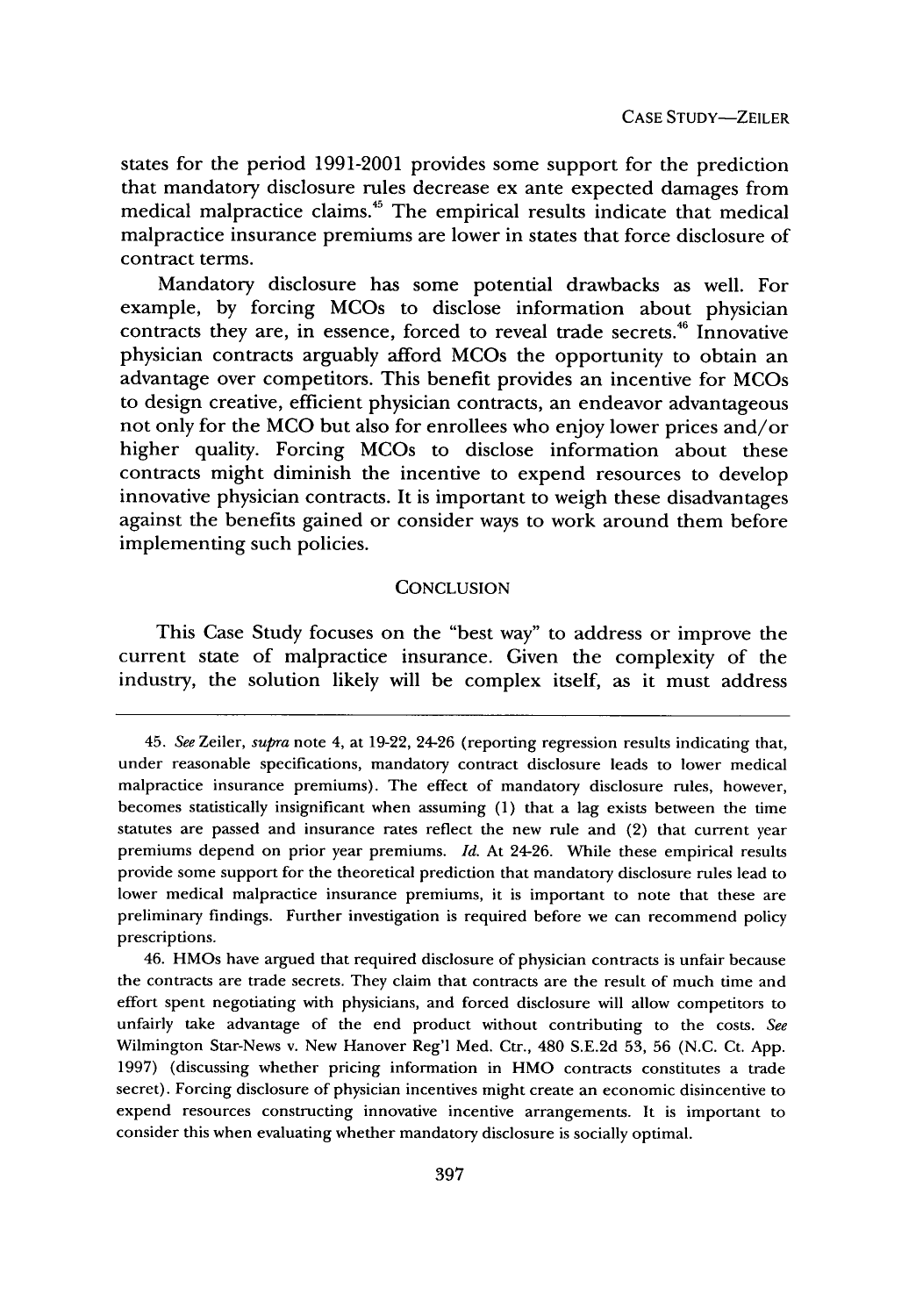information asymmetries, agency problems, the negative effects of adverse selection, and various other market imperfections resulting from the structure of health care markets. Likely, no one remedy will be a panacea. In addition, seemingly intuitive remedies often produce unintended, perverse effects.

The main point of this Case Study is to argue that damage caps, while a seemingly intuitive fix, might not be the cure-all touted by politicians and industry actors. Deeper analyses of the effects of caps reveal that they might affect health care markets in ways that make matters worse. In addition, given the nature of the inquiry and inherent methodological problems, we cannot draw strong conclusions from the body of empirical studies that investigate the effect of caps on medical malpractice insurance premiums.

Given these difficulties, we should focus on alternatives to damage caps. One such alternative-mandating disclosure of MCO-physician contract terms-appears promising. An analysis considering how the market will react to the mandate indicates that forcing disclosure will lead to lower medical malpractice insurance premiums. Preliminary empirical evidence suggests that it is worthwhile to explore this remedy further.

Patchwork remedies and politically-driven policies likely will not ameliorate the negative consequences of health care market imperfections. If we have any hope of structuring and regulating health care markets so as to reduce the probability of experiencing various sorts of crises, we must step back and take a comprehensive look at how market actors will adjust to regulations and how various regulations interact with one another.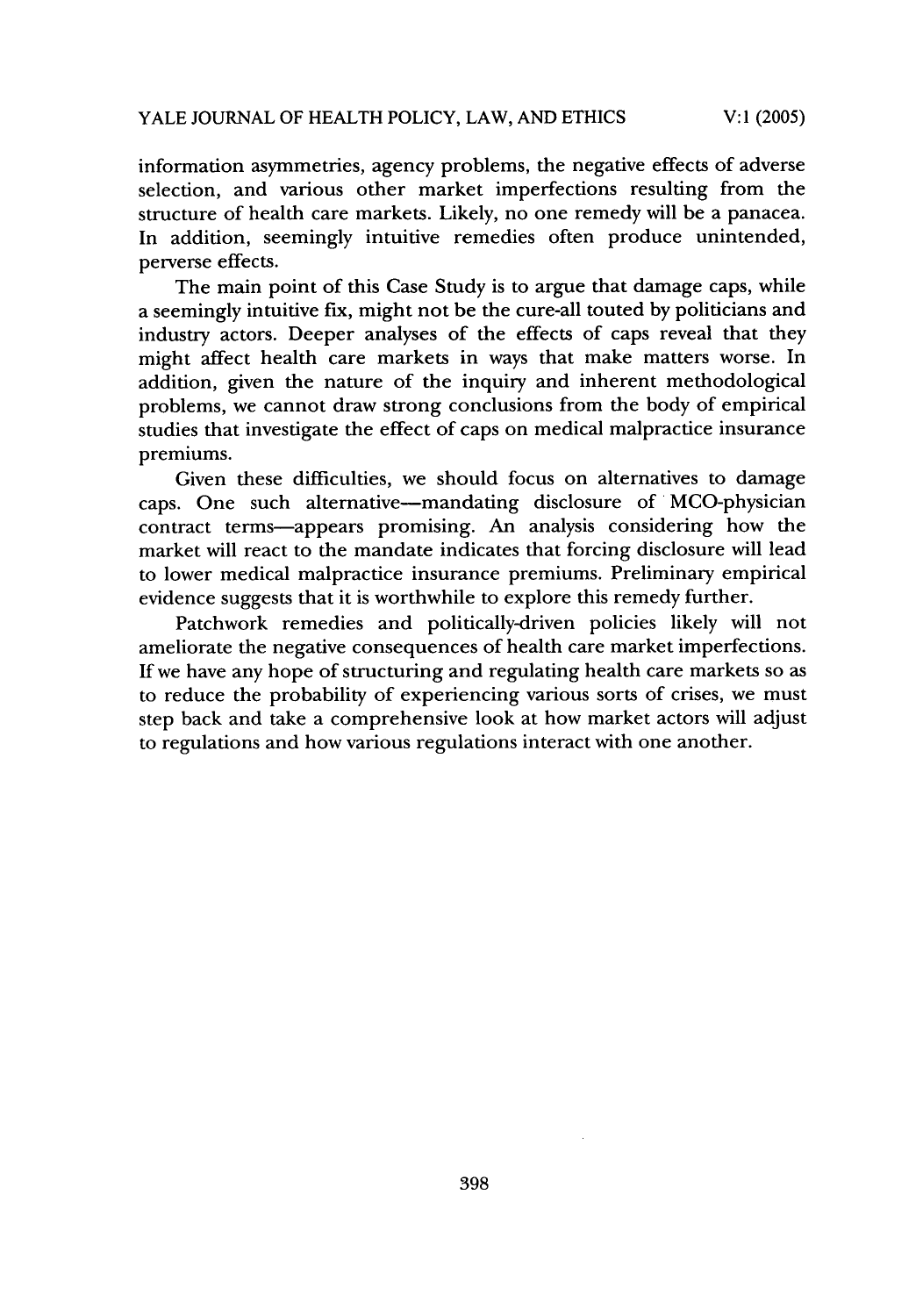# ANNiVERSARY ESSAYS

## INTRODUCTION:

401 Fifth Anniversary Essay Collection *Jed Adam Gross*

### RESPONSES:

| 403 | Gene Patents: The Need for Bioethics Scrutiny and Legal Change<br>Lori B. Andrews, J.D. and Jordan Paradise, J.D. |
|-----|-------------------------------------------------------------------------------------------------------------------|
|     |                                                                                                                   |
| 413 | World Health Law: Toward a New Conception of Global Health                                                        |
|     | <b>Governance for the 21st Century</b>                                                                            |
|     | Lawrence O. Gostin, J.D., L.L.D.                                                                                  |
| 425 | The Challenge of Assuring Continued Post-Trial Access to                                                          |
|     | <b>Beneficial Treatment</b>                                                                                       |
|     | Christine Grady, R.N., Ph.D.                                                                                      |
| 437 | The Most Important Health Care Legislation of the Millennium                                                      |
|     | (So Far): The Medicare Modernization Act                                                                          |
|     | Timothy Stoltzfus Jost, J.D.                                                                                      |
| 451 | The Swinging Pendulum: The Supreme Court Reverses Course on                                                       |
|     | <b>ERISA and Managed Care</b>                                                                                     |
|     | Aaron S. Kesselheim, M.D., J.D. and Troyen A. Brennan, M.D., J.D.,                                                |
|     | M.P.H.                                                                                                            |